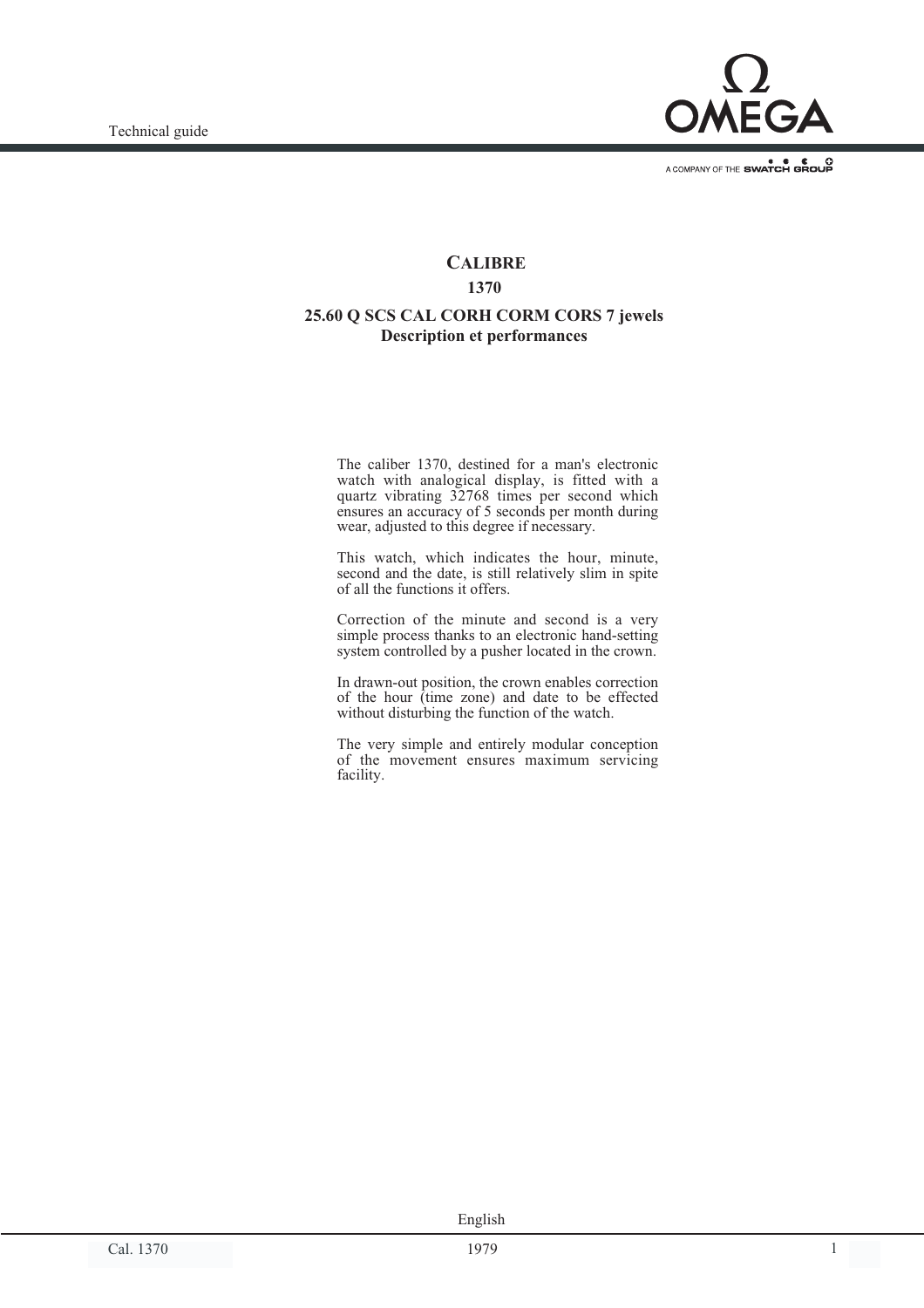### **1. PRINCIPLE**

The quartz resonator (1) is maintained at its selfsame frequency of 32768 Hz by an oscillator circuit (2). The frequency is adjusted by a trimmer  $(4)$  which enables corrections to be made within limits of  $+ 1$  second per day. Sometimes a fixed condenser (3) will be found, allowing the centering of the adjustment field.

The quartz oscillations are conveyed to the binary divider (5) which emits a signal at the frequency of 1 Hz. This signal is formed and amplified by a control stage  $(6)$  which sends

alternating polarity impulses to the motor coil (7). The magnetic field induced by these impulses causes the rotor to advance at the rate of one stop per second.

The motion of the motor is transmitted to the wheel-train (8) and display (9) through the medium of a pinion fitted on the rotor axle (10).

The battery (11) supplies the necessary energy to the integrated circuit which feeds both quartz and motor.

The push-button (12) located in the center of the crown controls a logical circuit (13) which conveys to the motor the necessary data for correction of the second (gain or loss). This same push-button also enables the motor to be set at fast rate for correction of the minute hand. made within limits of  $\pm 1$  sec<br>Sometimes a fixed condenser (3)<br>allowing the centering of the adjus<br>The quartz oscillations are cor<br>binary divider (5) which emits a frequency of 1 Hz. This signal<br>amplified by a control s

The crown (14) has a resting position without function. In drawn-out position, it allows correction of the hour hand and the date to be effected.

### **2. DESCRIPTION OF MOVEMENT**

The movement is composed of three modules:

a) The electronic module with its quartz forms the time basis.

b) The motor module which converts electric time data into rotating mechanical motion.

c) The display module grouping together the



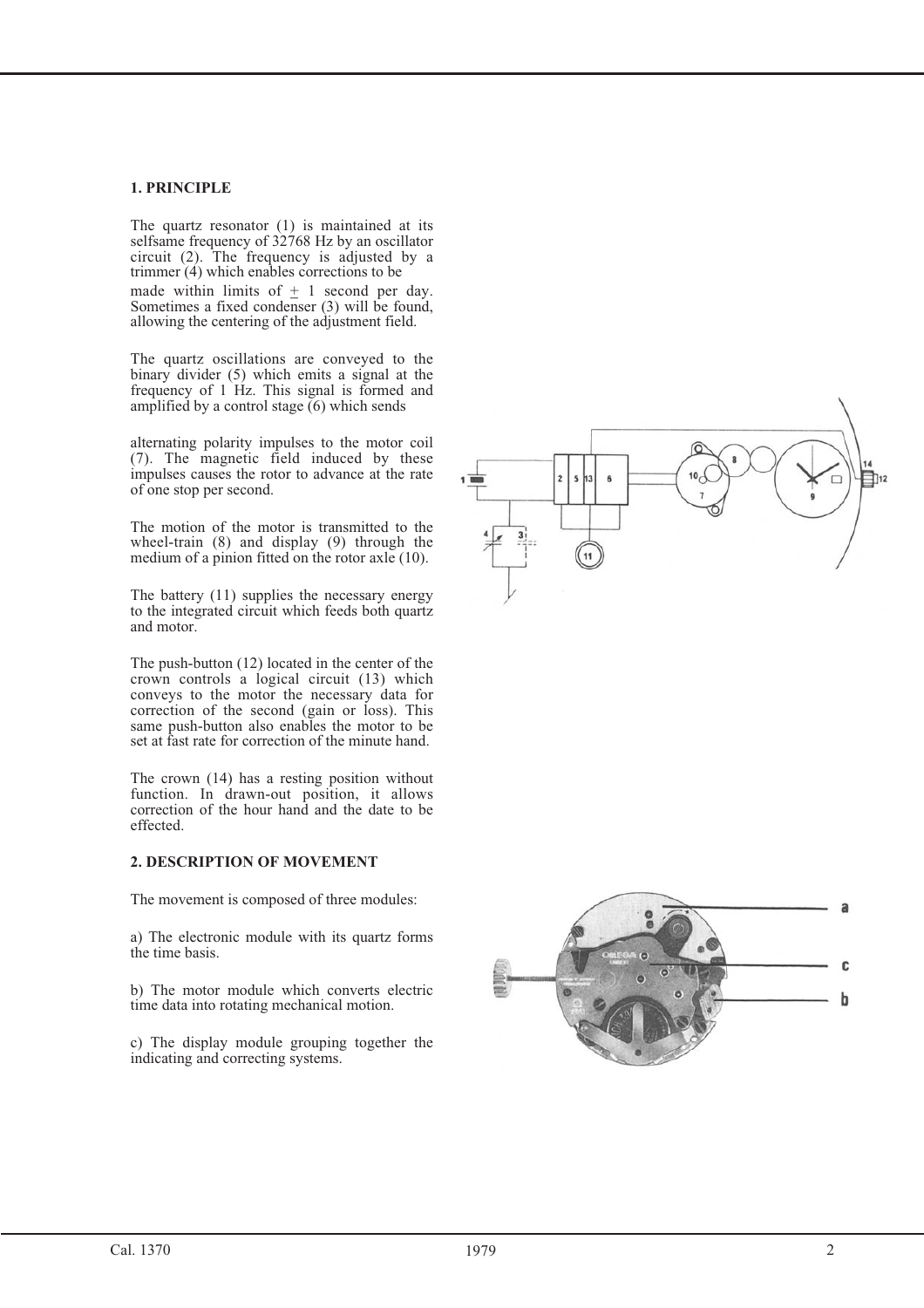### **a) Electronic module**

#### **The electronic components:**

quartz Q possible fixed condenser C trimmer T monolithic integrated circuit CI

are fixed on a printed circuit and together form the electronic module.

Connection with the motor is ensured by 2 contact bridles.

The battery feeds the module through the negative contact spring, return of the current being obtained through the gilt screws. The integrated circuit groups together approximately  $400$  transistors on a surface of 5 mm<sup>2</sup>. It fulfils several functions which figure in the following block-plan (Fig. 1):

The oscillator circuit CO maintains vibration of the quartz at 32768 Hz.

The frequency dividing circuit CD, formed by 15 binary levers (divider by 2), converts the oscillator signal into impulses of 1 Hz. A connection on the 10th dividing stage enables the required frequency of 32 Hz to be used for time-setting purposes.

The control stage CM feeds the motor (M) with alternating impulses of suitable amplitude and duration.

The rate selector CS is controlled by the crown pusher PC. This single pusher enables the following 3 functions to be carried out:

a) A brief push produces an additional impulse between 2 normal impulses, and the watch advances one second.

b) A prolonged push stops the impulse train. The motor remains at a stop as long as the pusher is pressed.

c) To switch the motor onto the fast rate at 32 Hz, the following operations must be carried out:

press the pusher for 5 seconds, release briefly, press again. The motor turns at fast rate as long as the said pressure is maintained, and then resumes its normal rate.

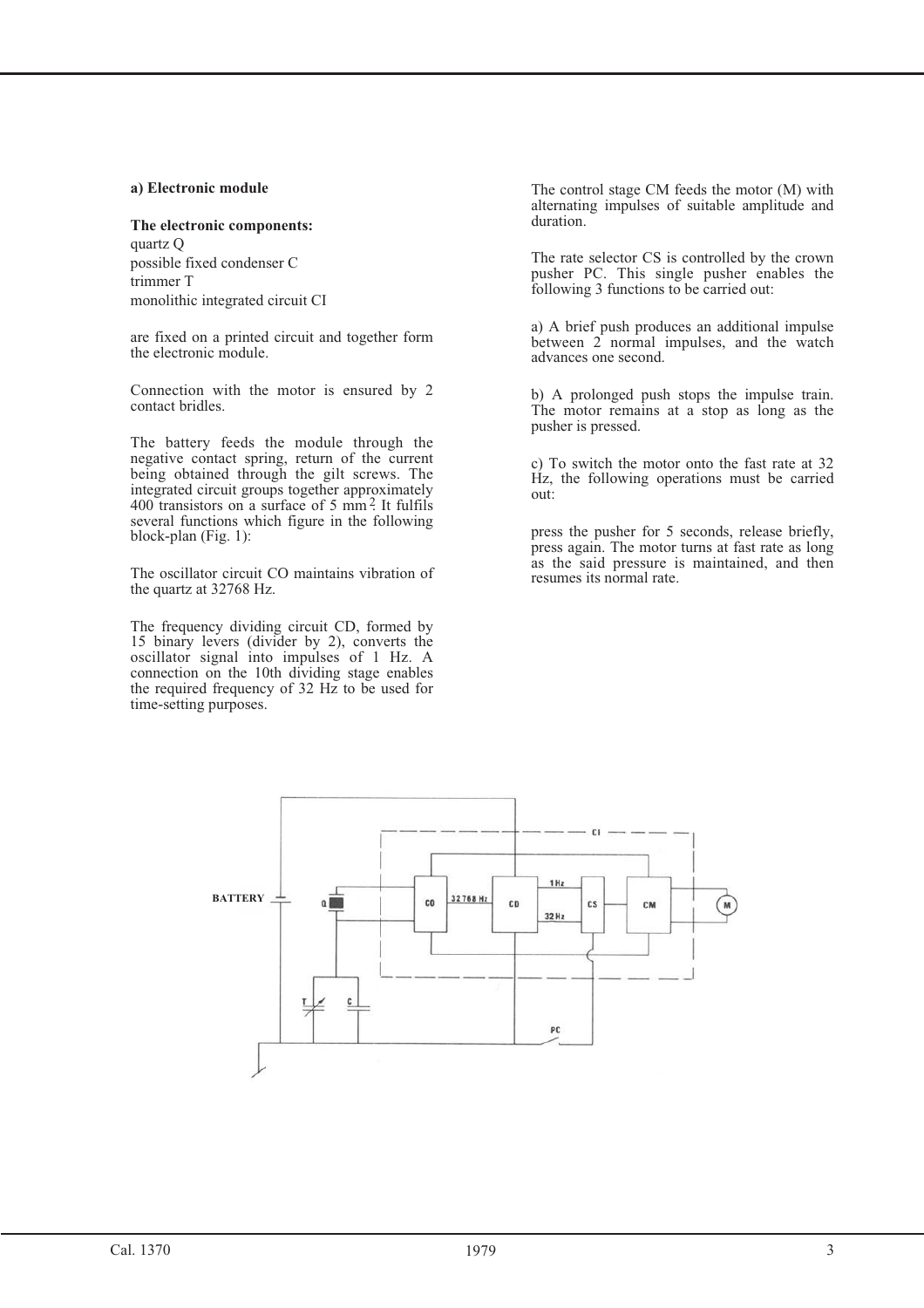### **b) Motor module**

This motor is of the electromagnetic, rotating, step-by-step type. When working normally, it receives a driving impulse every second.

However, when time correction takes place, the motor receives 32 impulses per second.

### **It consists chiefly of the following units:**

magnetic circuit (1), (2), (3) rotor (4) pinion (5) coil (6) bridge (7) printed circuit (6)

#### **The motor functions in the following manner:**

When a current goes through the coil (6), a difference in magnetic potential is set up between the parts  $(1)$  and  $(2)$  of the magnetic circuit, creating a magnetic field around the airgaps (9). This field in its turn exerts forces on the rotor teeth (4), the result of which is a torsion couple.

Connection of the motor is ensured by the printed circuit (8) against which rest 2 bladesprings belonging to the electronic module.

### **c) Display module**

# **This module comprises:**

#### **on the movement side:**

the battery

the wheels: intermediate, second, third, center, as well as the minute wheel

the mechanism

### **on the dial side:**

the remainder of the reducing wheel-train with the setting wheel

the date

### **Wheel-train**

The motor pinion (1) drives, through the intermediate wheel (2): the second wheel (3), the third wheel  $(4)$ , the center wheel  $(5)$ , the double minute wheel (6 and 7), and the hour wheel (8). Fig. 2

#### **Date**

The hour wheel drives the setting wheel (9) which on the one hand meshes with the clutch wheel (10) and, on the other hand - by means of a finger - with the date indicator driving wheel (11). A pinion forming part of the date indicator driving wheel drives the date indicator (12). Fig. 2

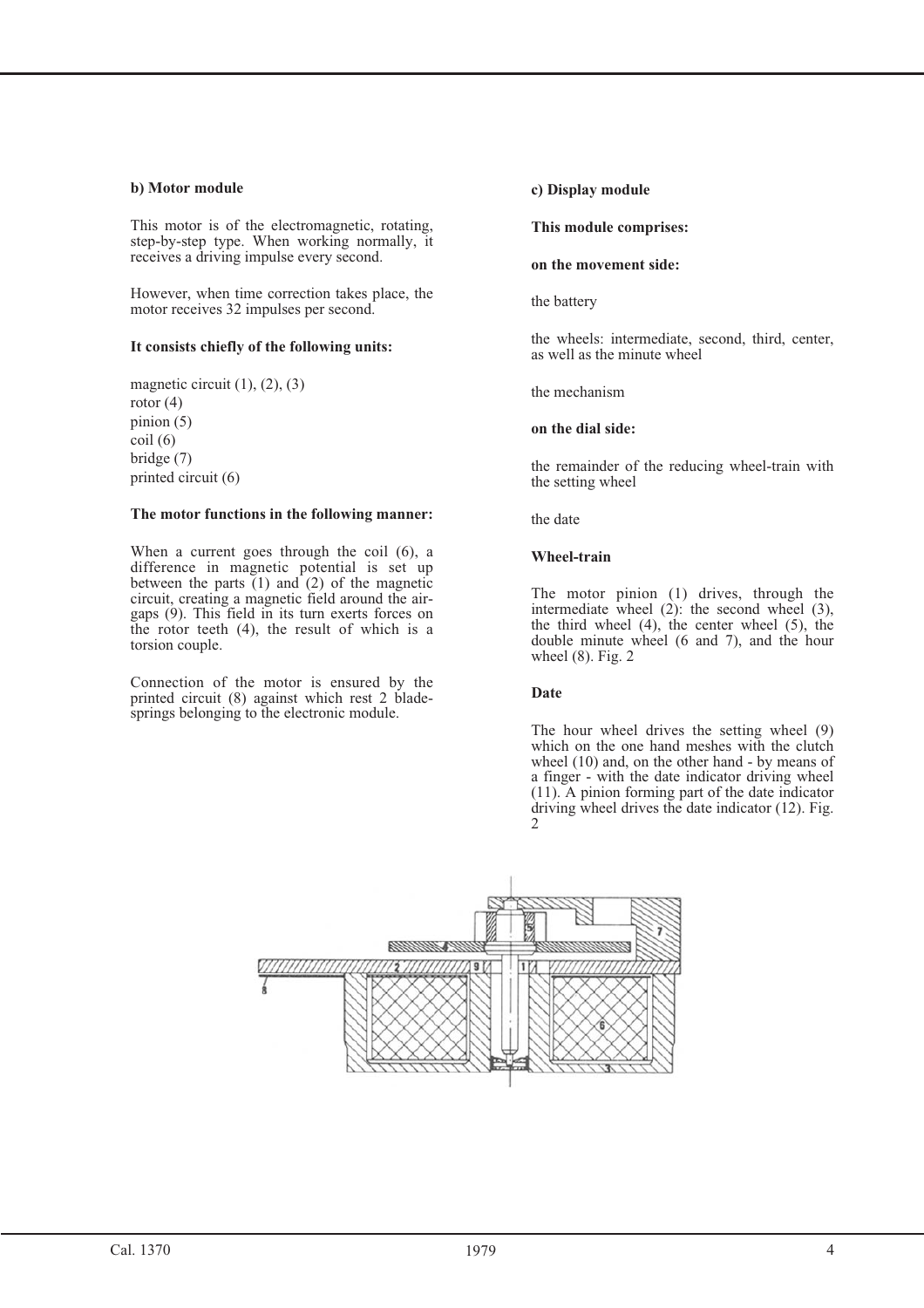#### **Time corrector**

The minute wheel consists of 2 superposed units (6 and 7), magnetically coupled by means of the magnetized washers. When the handsetting stem is in resting position, the wheel operates as one single unit. In drawn-out position of the stem, the hour wheel (8) as well as the minute wheel plate (7), are driven by the clutch wheel (10) and setting wheel (9) without losing the exact indication of second and minute, the magnetic couple of the minute wheel being weaker than the couple conveyed by the motor.

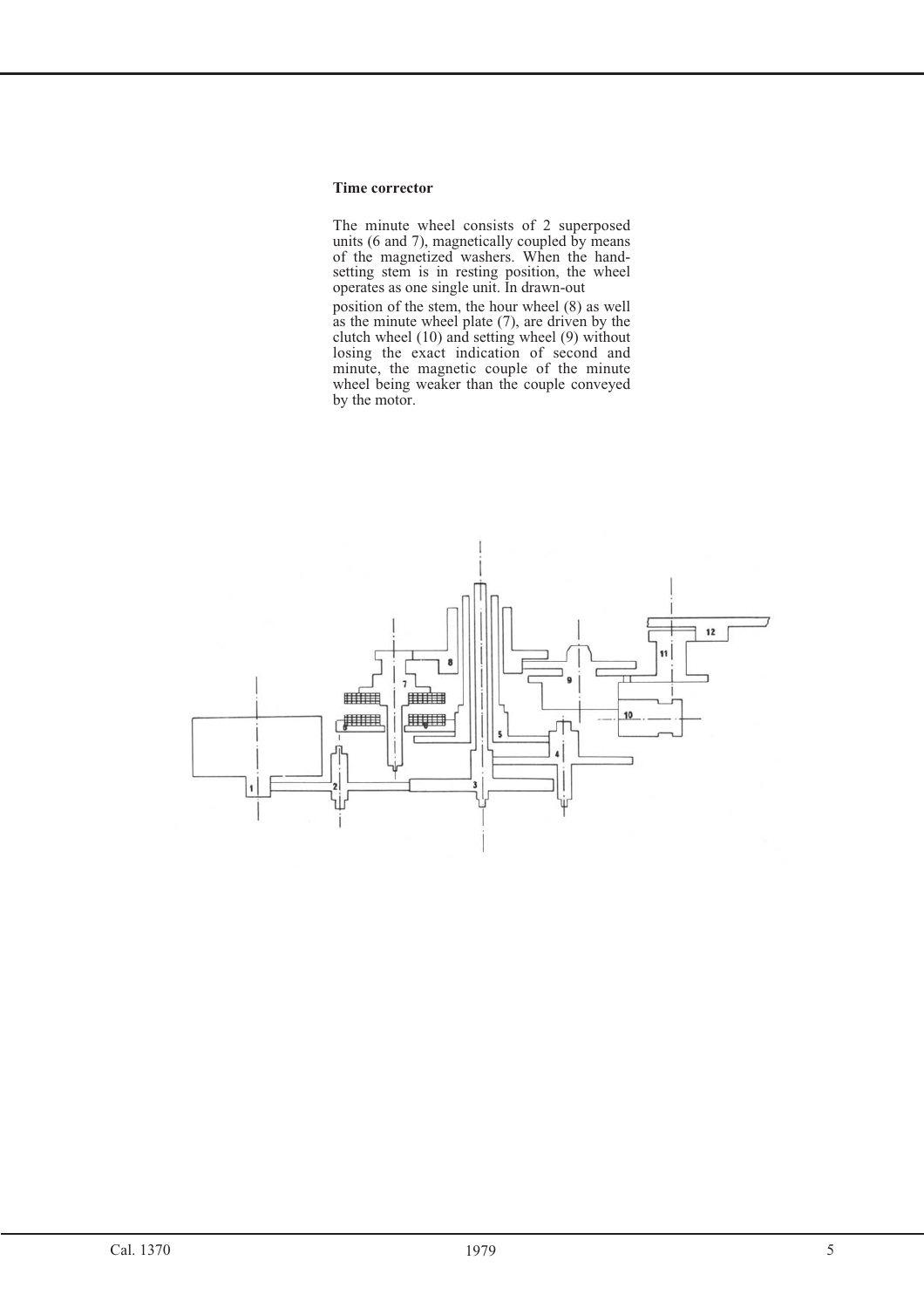

#### **3. FUNCTIONING OF THE CORRECTING DEVICES**

**Stem in position 1** no function

**Stem in position 2** correction of the hour (time zone) and the date

**Press pusher briefly several times** the second advances one step with each push

**Continued pressing of pusher** the second stops

**Press pusher for 5 seconds** release briefly press again

rapid advancement of the minute hand (1 dial revolution in 2 minutes); after this operation correct position of the hour hand if necessary.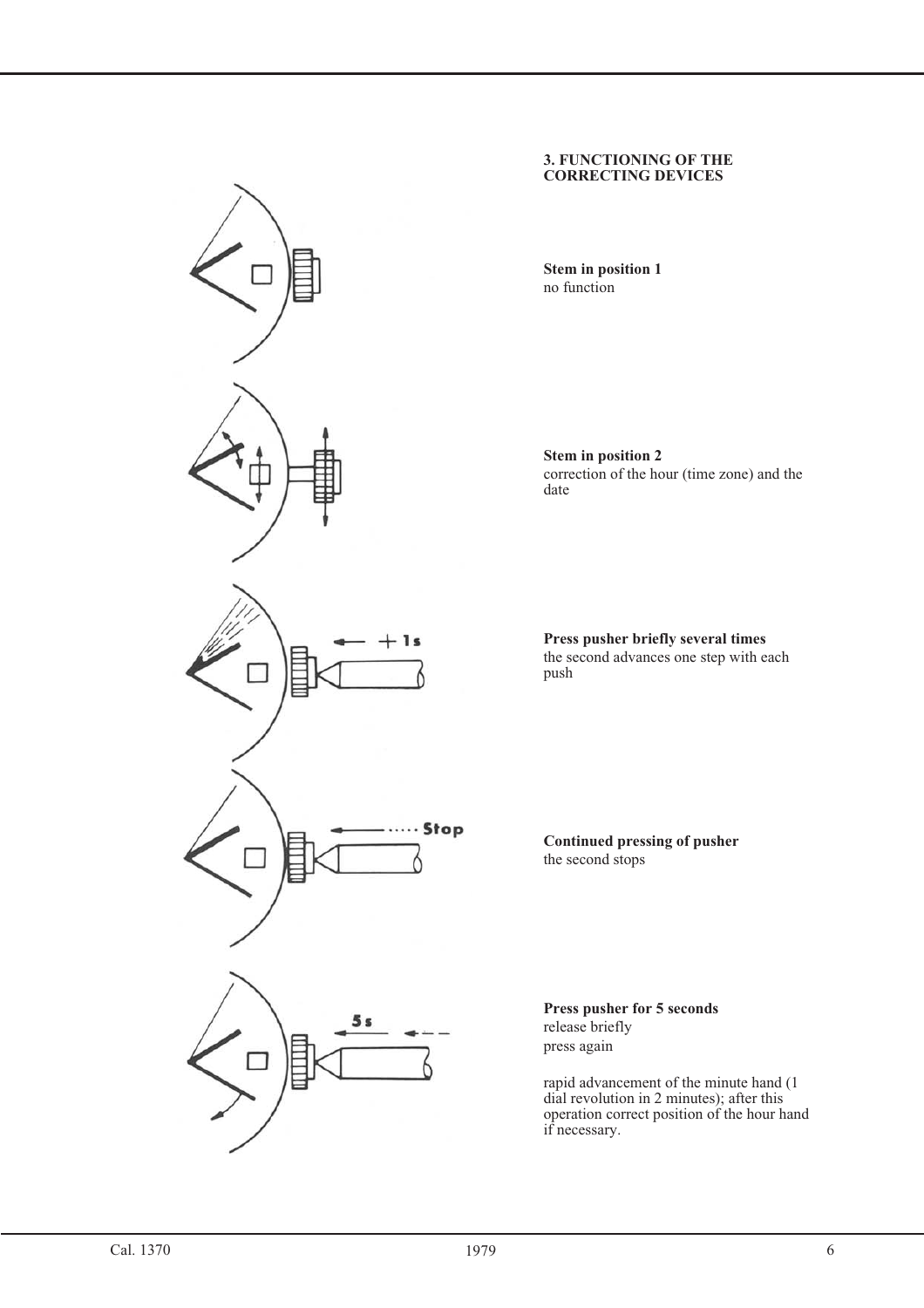### **TECHNICAL DATA AND PERFORMANCE OF CALIBER 1370**

| <b>Dimensions</b>                     | Diameter 25,60 mm                                                                             |  |  |
|---------------------------------------|-----------------------------------------------------------------------------------------------|--|--|
|                                       | Height 4,80 mm                                                                                |  |  |
| Frequency of resonator                | 32768 Hz = $2^{15}$                                                                           |  |  |
| <b>Quality factor</b>                 | Typical 100'000                                                                               |  |  |
| <b>Thermic coefficient</b>            | 0.1 s/d for a variation of $\pm$ 5 C                                                          |  |  |
| Consumption                           | typical $3.4 \mu A$<br>maxi 4.0 µA                                                            |  |  |
| Running time with 67 mAh battery      | guaranteed 12 months<br>typical 24 months<br>(SSIH battery No. 9917)                          |  |  |
| Variation during wear                 | better than $\pm$ 5 seconds par month                                                         |  |  |
| <b>Resistance to shocks</b>           | shocks conforming to NIHS norms : residual<br>affect recoverable through adjustment<br>system |  |  |
| <b>Resistance to magnetic fields</b>  | NIHS magnetism test : no affect                                                               |  |  |
| <b>Temperature functioning limits</b> | from 0 to $+60^{\circ}$ C                                                                     |  |  |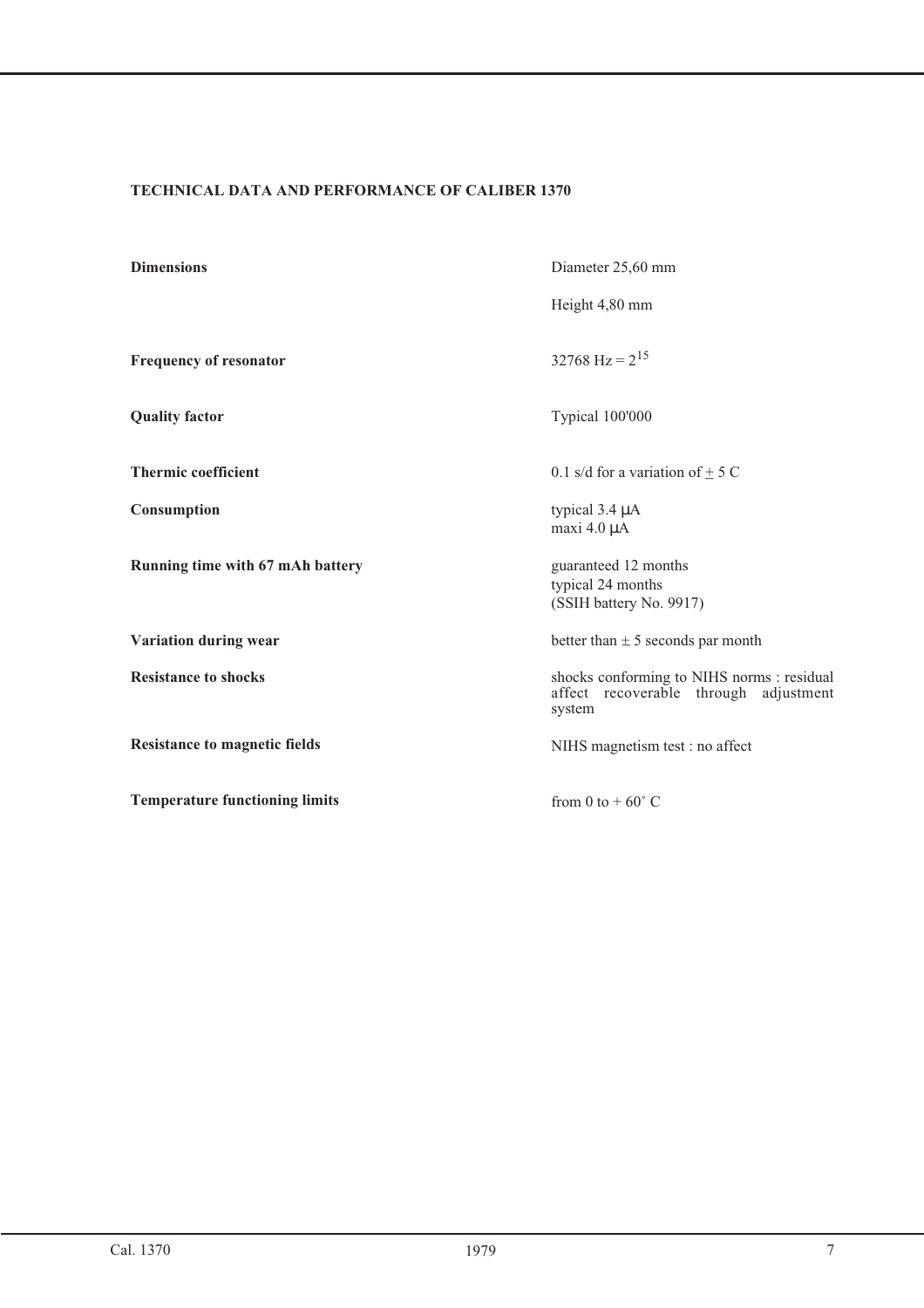

A COMPANY OF THE SWATCH GROUP

# **CALIBRE 1370 25.60 Q SCS CAL CORH CORM CORS 7 jewels Checking and maintenance**

### **DIAGNOSTICS**

| No of operations to be followed                                                |
|--------------------------------------------------------------------------------|
| 1.0 to $5.17$                                                                  |
| 6.0 to 11.4                                                                    |
| $1.1 + 2.1 + 2.2 + 10.1 + 10.2 + 11.1 + 11.3 + 11.4$                           |
| 11.1 to 11.4                                                                   |
| $1.1 + 2.1 + 2.2 + 3.1 + 8.1$ to $8.3 + 10.1 + 10.2 +$<br>$11.1 + 11.3 + 11.4$ |
| $1.1 + 2.1 + 2.2 + 4.1 + 7.1 + 8.2 + 8.3 + 10.1 + 10.2$<br>$+11.1$ to 11.4     |
|                                                                                |
| 1.1 to $1.5$                                                                   |
| 1.2                                                                            |
| $9.1 + 9.2 + 9.4 + 9.5 + 11.1$ to 11.4                                         |
|                                                                                |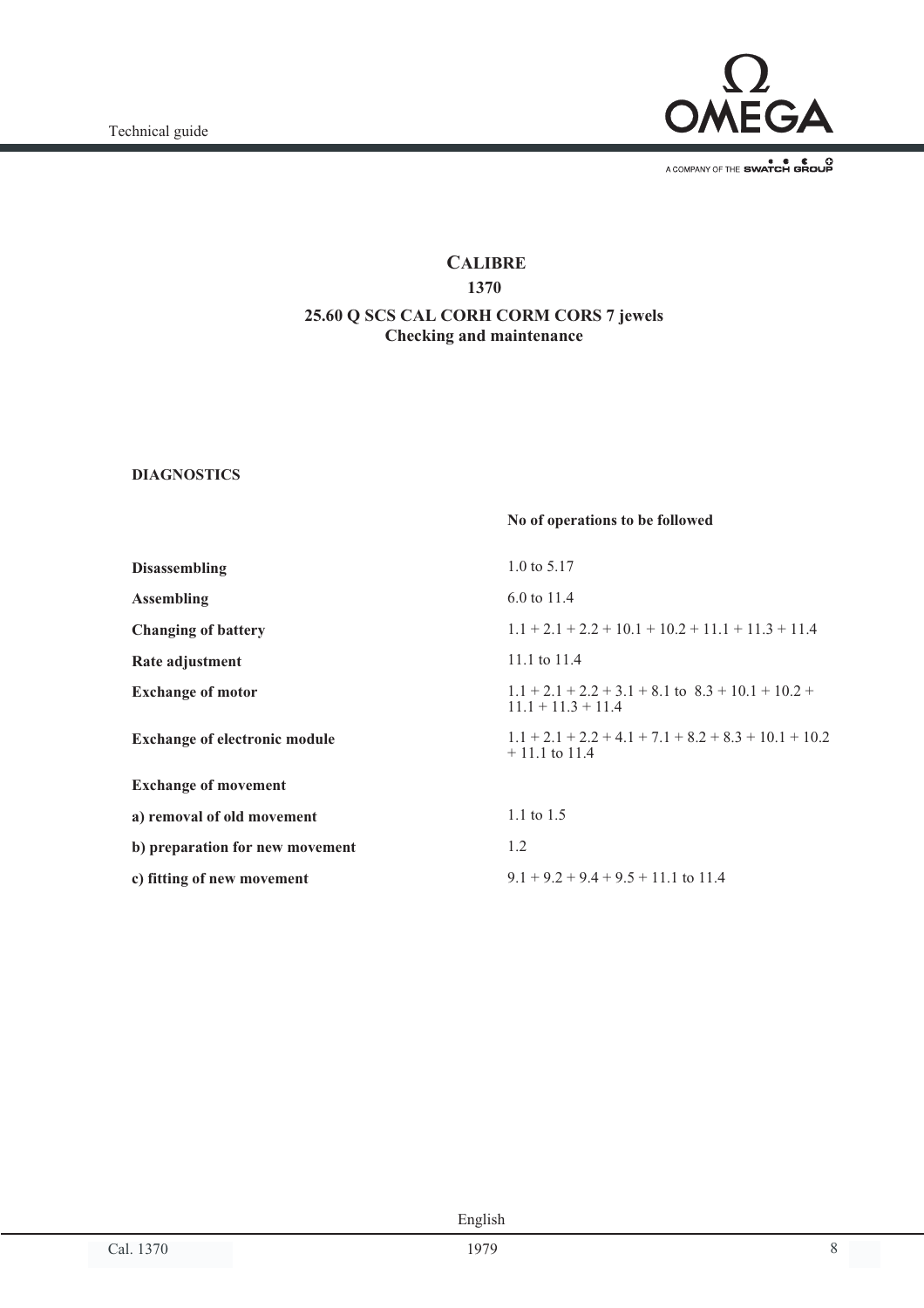| OPERATIONS<br>.NF<br>ORDER | <b>PAR</b><br>NO. | DEVICE<br>IXING | <b>REMARKS</b> |
|----------------------------|-------------------|-----------------|----------------|
|                            |                   |                 |                |

**DISASSEMBLING** 

### 1.0 EXTERIOR

| 1.1 | Open the back    |           |                                            |
|-----|------------------|-----------|--------------------------------------------|
| 1.2 | Handsetting stem | 1370,9100 | Unscrew 2 turns the setting<br>lever screw |
| 1.3 | Uncase           |           |                                            |
| 1.4 | Hands            |           |                                            |
| 1.5 | Dial             |           |                                            |

### 2.0 BATTERY

| 2.1         | Battery clamp | 1370.9033            | $l$ screw $273l$ |  |
|-------------|---------------|----------------------|------------------|--|
| $2 \cdot 2$ | Battery       | 9917 or<br>Varta 524 |                  |  |

# 3.0 MOTOR

| <b>J.I</b> | Motor | 1370.9400 | 2731<br>screw | Between 2,5 and 3,5 K ' |
|------------|-------|-----------|---------------|-------------------------|
|            |       |           |               |                         |

# 4.0 ELECTRONIC MODULE

| 4.1 | Electronic module | 1370.9600 | 2 screws 2732 | - Do not wash the electronic |
|-----|-------------------|-----------|---------------|------------------------------|
|     |                   |           |               | module                       |
|     |                   |           |               | - Observe position of the    |
|     |                   |           |               | quartz earth clamp No        |
|     |                   |           |               | 1370.9661 and replace it in  |
|     |                   |           |               | the same position should it  |
|     |                   |           |               | fall off during the cleaning |
|     |                   |           |               | of the plate, for example.   |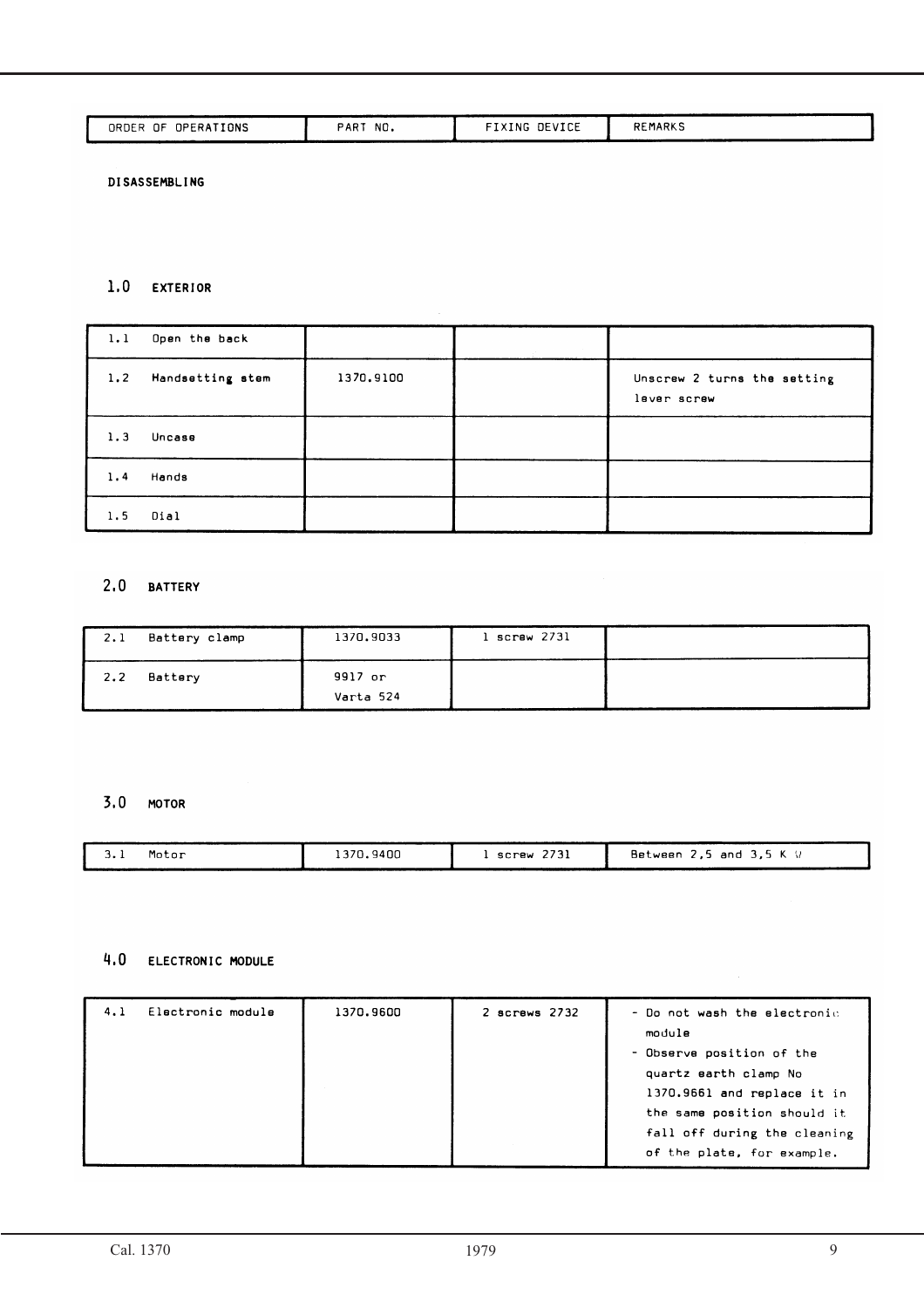| I ONS<br>ΟF<br>ORDER<br>OPERA | PART<br>NO.<br>____ | DEVICE<br>. NG<br>---<br>___<br>____ | оc<br>EMARKS |
|-------------------------------|---------------------|--------------------------------------|--------------|
|                               |                     |                                      |              |

### 5.0 DISPLAY MODULE

| 5.1 | Train wheel bridge                       | 1370,9005 | 3 screws 2731  |                                                            |
|-----|------------------------------------------|-----------|----------------|------------------------------------------------------------|
| 5.2 | Intermediate wheel                       | 1370.9247 |                |                                                            |
| 5.3 | Second wheel                             | 1370.9242 |                |                                                            |
| 5.4 | Third wheel                              | 1370.9208 |                |                                                            |
| 5.5 | Center wheel                             | 1370.9240 |                |                                                            |
| 5.6 | Maintaining ring                         | 5204      |                |                                                            |
| 5.7 | Minute wheel                             | 1370.9221 |                | See later under 5.7.0                                      |
| 5.8 | Double-function spring                   | 1370.9107 | $l$ screw 2731 |                                                            |
| 5.9 | Setting lever                            | 1370.9102 | 1 screw        | The screw and setting<br>lever cannot be disassem-<br>bled |
|     | 5.10 Clutch wheel                        | 1370.9101 |                |                                                            |
|     | 5.11 Stem bridge                         | 1370,9007 | 1 screw 2731   |                                                            |
|     | 5.12 Setting wheel                       | 1370.9217 |                |                                                            |
|     | 5.13 Date indicator<br>driving wheel     | 1370.9232 |                |                                                            |
|     | 5.14 Date indicator<br>maintaining plate | 1370.9020 | 2 screws 2733  |                                                            |
|     | 5.15 Date indicator                      | 1370.9235 |                |                                                            |
|     | 5.16 Friction spring                     | 1370.9295 |                |                                                            |
|     | 5.17 Hour wheel                          | 1370.9244 |                |                                                            |

5.7.0 Cleaning of the minute wheel

1370.9221

For this operation, separate the axle from the wheel. The magnetic components should not be washed in the cleaning machine but in a benzine jar, this bath being perfectly clean and free from any metallic particles. The cleanliness of the magnets should, however, be checked.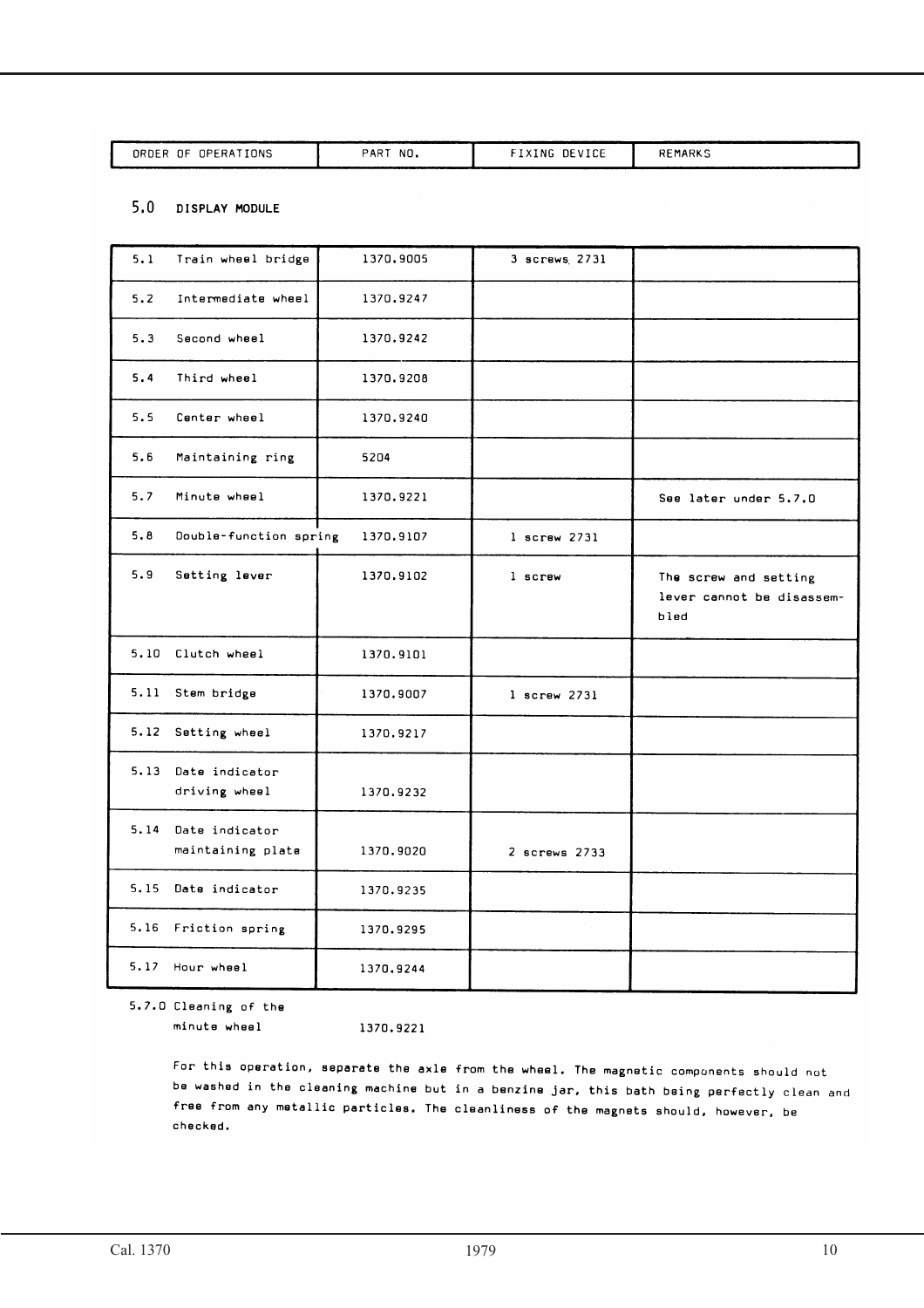|                     |             |               | LUBRICATION |      |                |
|---------------------|-------------|---------------|-------------|------|----------------|
| ORDER OF OPERATIONS | NO.<br>PART | FIXING DEVICE | POINT       | CODE | <b>REMARKS</b> |

ASSEMBLING

### 6.0 DISPLAY MODULE

| 6.1  | Main plate                      | 1370,9000 |                  |                                 | Pillars on top                                                                                            |
|------|---------------------------------|-----------|------------------|---------------------------------|-----------------------------------------------------------------------------------------------------------|
| 6.2  | Stem bridge                     | 1370.9007 | $l$ screw $273l$ |                                 |                                                                                                           |
| 6.3  | Clutch wheel                    | 1370.9101 |                  | 1.03<br>groove                  |                                                                                                           |
| 6.4  | Handsetting stem                | 1370.9100 |                  | functions 1.03                  |                                                                                                           |
| 6.5  | Setting lever                   | 1370.9102 | 1 screw          | functions 1.03                  |                                                                                                           |
| 6.6  | Double-function<br>spring       | 1370.9107 | $l$ screw $273l$ |                                 |                                                                                                           |
| 6.7  | Minute wheel                    | 1370.9221 |                  | pivoting: 1.03<br>plate<br>side | The 2 constituent<br>parts of the minute<br>wheel form a whole<br>which must in no<br>case be taken apart |
| 6.8  | Maintaining ring                | 5204      |                  |                                 |                                                                                                           |
| 6.9  | Center wheel                    | 1370.9240 |                  |                                 |                                                                                                           |
| 6.10 | Third wheel                     | 1370.9208 |                  |                                 |                                                                                                           |
| 6.11 | Second wheel                    | 1370.9242 |                  |                                 |                                                                                                           |
| 6.12 | Intermediate wheel              | 1370.9247 |                  |                                 |                                                                                                           |
|      | 6.13 Train wheel bridge         | 1370.9005 | 3 screws 2731    |                                 |                                                                                                           |
| 6.14 | Date indicator<br>driving wheel | 1370.9232 |                  |                                 |                                                                                                           |
| 6.15 | Setting wheel                   | 1370.9217 |                  | post<br>1.03                    | Finger opposite to<br>date indicator driving<br>$where l$                                                 |
|      | 6.16 Date indicator             | 1370.9235 |                  |                                 |                                                                                                           |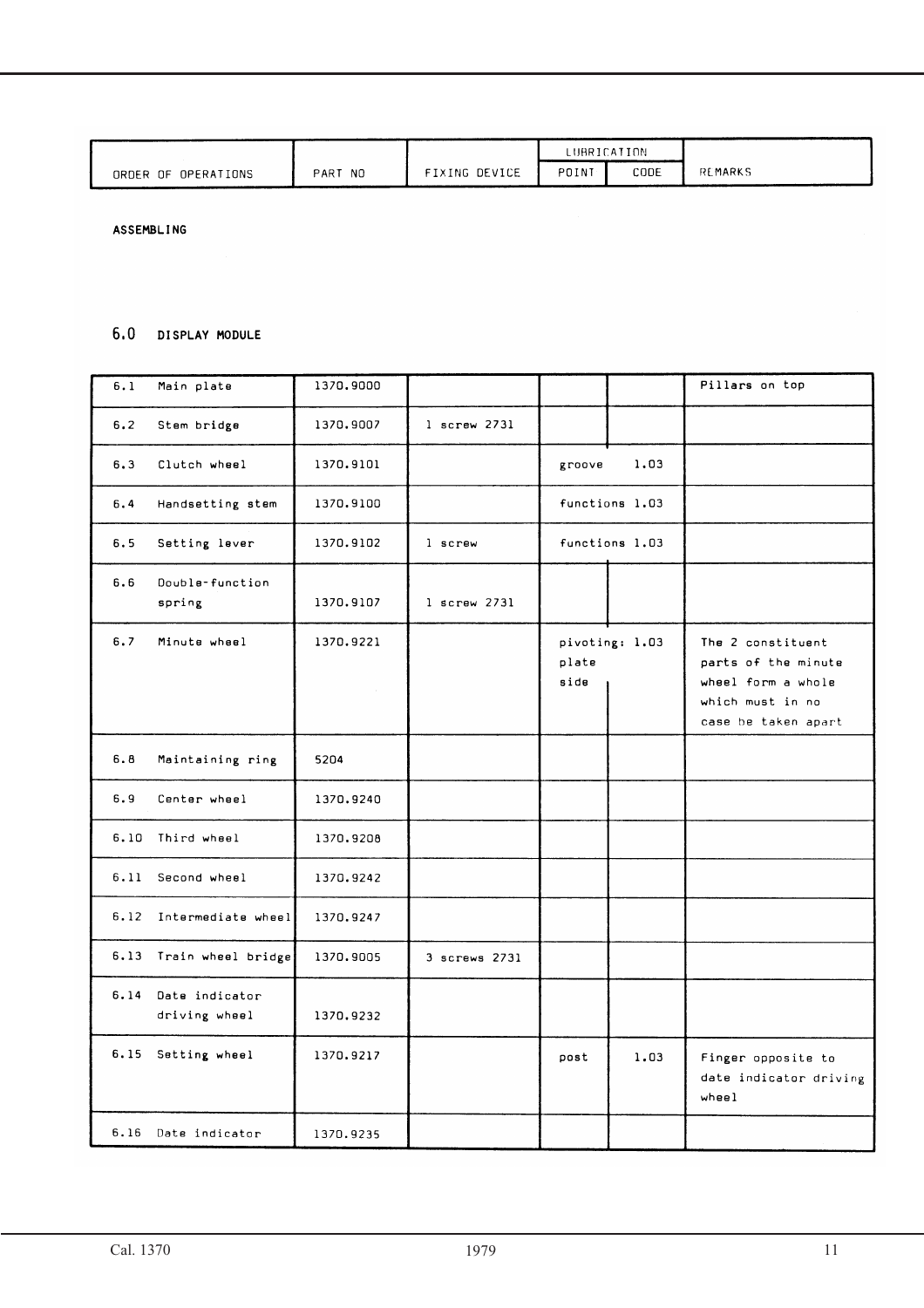|                                             |           |               | LUBRICATION                                    |                                  |                                                   |
|---------------------------------------------|-----------|---------------|------------------------------------------------|----------------------------------|---------------------------------------------------|
| ORDER OF OPERATIONS                         | PART NO   | FIXING DEVICE | POINT                                          | CODE                             | <b>REMARKS</b>                                    |
| 6.17<br>Hour wheel                          | 1370.9244 |               | Centre<br>tube,<br>housing<br>of hour<br>wheel | 1.03<br>cogs of<br>hour<br>wheel | Apply with leather<br>Exterior buff soaked in oil |
| 6.18 Friction spring                        | 1370.9295 |               |                                                |                                  |                                                   |
| Date indicator<br>6.19<br>maintaining plate | 1370.9020 | 2 screws 2733 |                                                |                                  |                                                   |

# 7.0 ELECTRONIC MODULE

 $\bar{\alpha}$ 

| Electronic module<br>`370.9600<br>screws . |  |  |  |  |  |
|--------------------------------------------|--|--|--|--|--|
|                                            |  |  |  |  |  |

# 8.0 MOTOR

| 8.1 | Motor              | 1370.9400 | $l$ screw 2731 |  | One screw only on<br>electronic module<br>side |
|-----|--------------------|-----------|----------------|--|------------------------------------------------|
| 8.2 | Check Consumption  |           |                |  | $\leq 4.0$ $\mu$ A                             |
| 8.3 | Check mini tension |           |                |  | $\leq$ 1,35 V                                  |

# 9.0 EXTERIOR

| 9.1 | Dial                       |           |                           |  |                                            |
|-----|----------------------------|-----------|---------------------------|--|--------------------------------------------|
| 9.2 | Hands                      |           |                           |  | Support the pivot<br>of the second wheel   |
| 9.3 | Remove handsetting<br>stem | 1370,9100 | 1 screw                   |  | Unscrew 2 turns the<br>setting lever screw |
| 9.4 | Case up                    |           | 2 screws 2679<br>2 clamps |  |                                            |
| 9.5 | Handsetting stem           | 1370.9100 | 1 screw                   |  |                                            |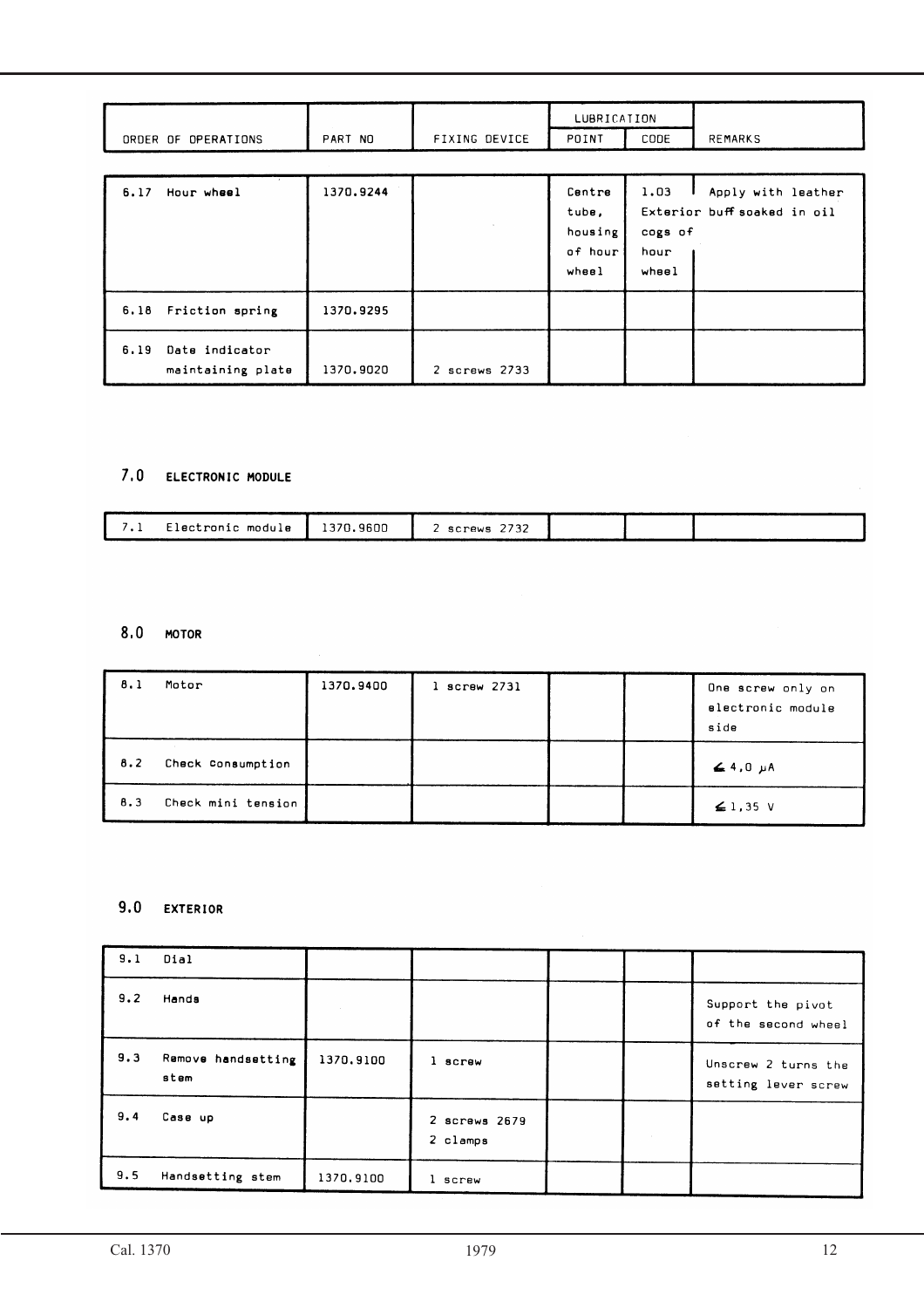|                     |             |               | LUBRICATION |      |                |
|---------------------|-------------|---------------|-------------|------|----------------|
| ORDER OF OPERATIONS | NO.<br>PART | FIXING DEVICE | POINT       | CODE | <b>REMARKS</b> |

### 10.0 BATTERY

| Battery<br>10.1    | 9917 or<br>Varta 524 |                  |  |  |
|--------------------|----------------------|------------------|--|--|
| 10.2 Battery clamp | 1370.9033            | $1$ screw $2731$ |  |  |

### 11.0 ADJUSTMENT OF THE RATE

- 11.1 Open the case, place watch without back on the captor (movement side up) and press key " 415 Hz" of Deltatest ( 1 Hz for ODT 1)
- 11.2 Adjust watch by means of trimmer, avoiding any possible pressure during this operation. Correct the rate according to the client's indications, or to  $+0.20$  s/d. (back open).
- 11.3 Close the case, and check that the rate is at + 0,20 s/d. (the effect of the back is negligible, thanks to the protection of the electronic module)
- 11.4 Water-resistant models : check water-resistance.